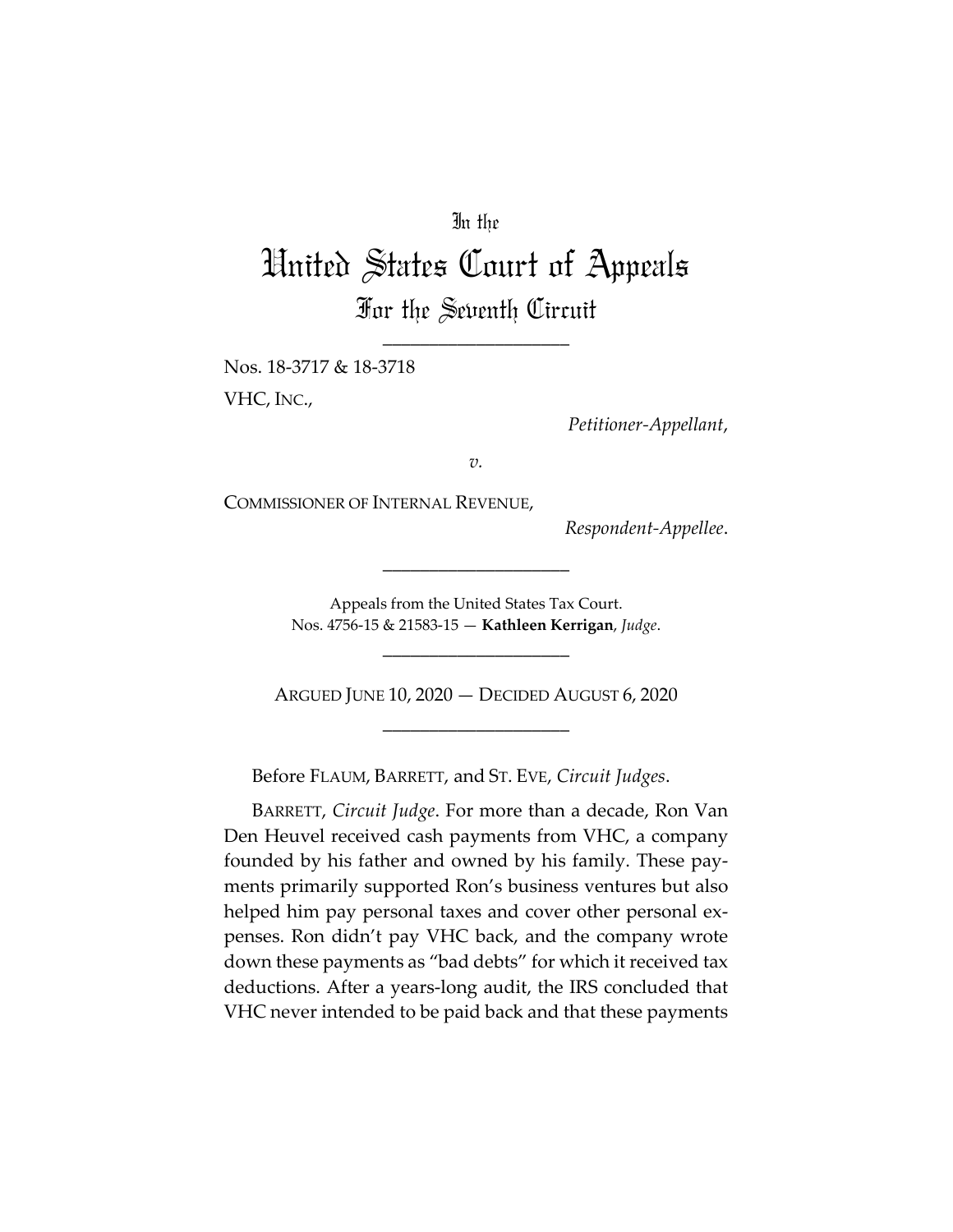were not bona fide debts qualifying for the deduction. The Tax Court upheld this determination and rejected VHC's alternative theories as to why the payments qualified for a deduction. We see no error in this decision and affirm the Tax Court's judgment.

I.

Ron Van Den Heuvel's father founded VHC in 1985 to provide services to the paper manufacturing industry. Ron and his four brothers have all worked for VHC or its subsidiaries in some capacity, but Ron found particular success. He started two of VHC's subsidiaries, directed a number of its other companies, and launched his own companies separate from VHC.

Between 1997 and 2013, VHC advanced \$111 million to Ron and his companies. These payments took several forms and fulfilled several purposes, including paying debts owed by both Ron and his companies. Ron and his companies would come to owe VHC \$132 million, including interest, by 2013 but would only ever repay \$39 million.

In 2002, Associated Bank, a creditor to both Ron and VHC, demanded that VHC guarantee all of Ron's debts to Associated—about \$27 million—as a condition of preserving VHC's line of credit with Associated. VHC agreed and made similar arrangements a year later with two other banks.

Ron's companies do not appear to have turned a profit, and in 2004 VHC began writing off its payments to Ron as "bad debts," ultimately writing off \$95 million by 2013. After an audit, the IRS issued a notice of deficiency to VHC, rejecting \$92 million of these write-offs.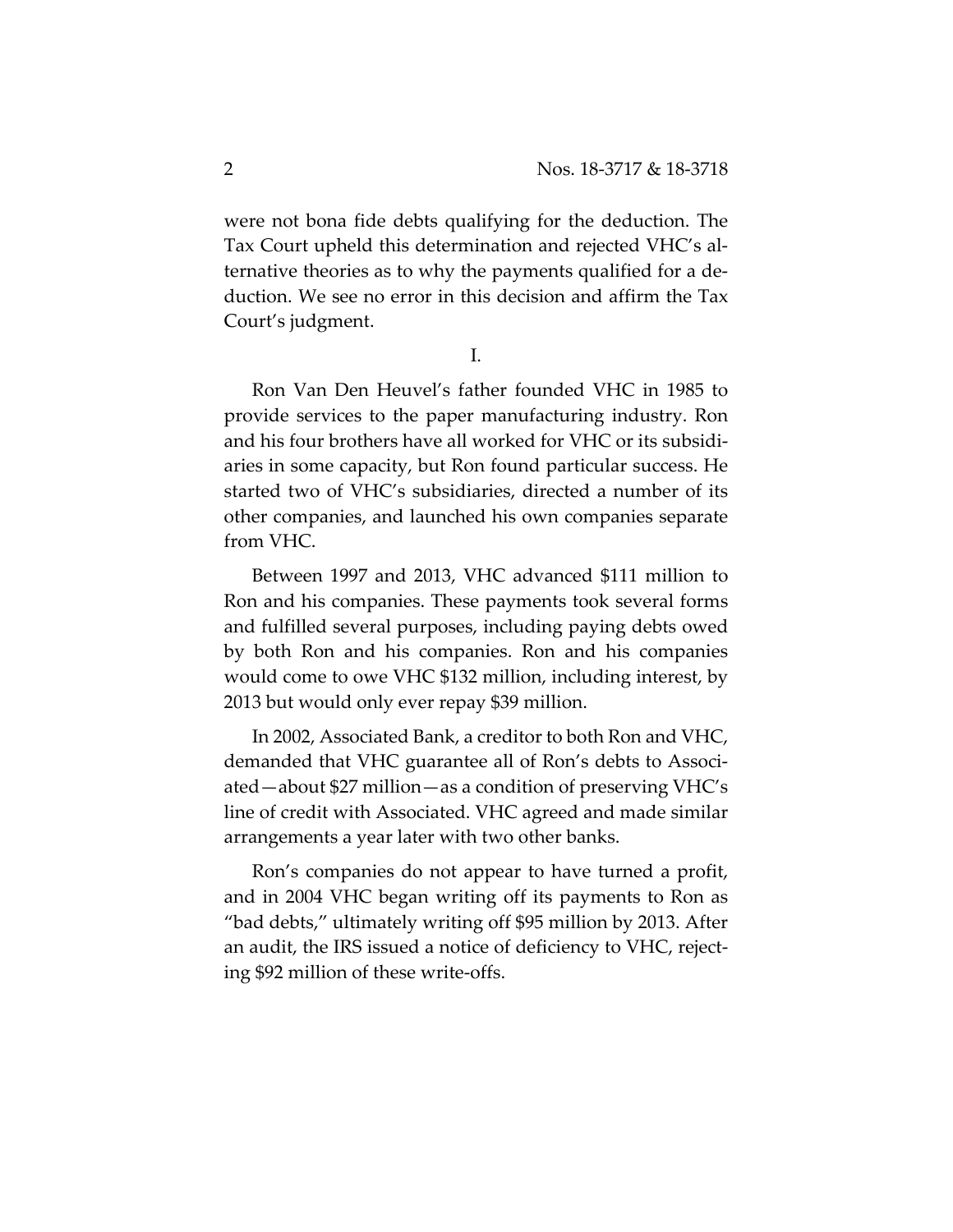VHC petitioned the Tax Court to review the agency's deficiency determination. The court held a ten-day bench trial, during which VHC presented both documentary evidence and live witness testimony. But the Tax Court upheld the agency's deficiency finding. It determined that VHC could not deduct the payments to Ron as "bad debts" because Ron and VHC lacked a bona fide debtor-creditor relationship. The Tax Court also rejected VHC's alternative arguments, including its contention that its payments to Ron were ordinary and necessary business expenses because of VHC's 2002 agreement with Associated. The Tax Court slightly reduced VHC's liability, however, concluding that the unpaid interest accrued on the payments to Ron was not taxable as income because the debts were not bona fide.

VHC appeals the Tax Court's ruling, arguing that the Tax Court erroneously determined that the payments were not deductible either as bad debts or as ordinary and necessary business expenses, and contending that the Tax Court did not sufficiently reduce VHC's interest income.

II.

We begin with the two avenues by which VHC argues the payments could have been deducted. From the outset, we note that a petitioner who asserts entitlement to a deduction faces a steep climb. Income tax deductions are "a matter of legislative grace and … the burden of clearly showing the right to the claimed deduction is on the taxpayer." *INDOPCO, Inc. v. Comm'r*, 503 U.S. 79, 84 (1992) (citation omitted). As a result, when the Commissioner makes a deficiency assessment, we place the burden on the taxpayer to prove that the assessment was erroneous. *Cole v. Comm'r*, 637 F.3d 767, 773 (7th Cir. 2011). We give the Commissioner's assessment a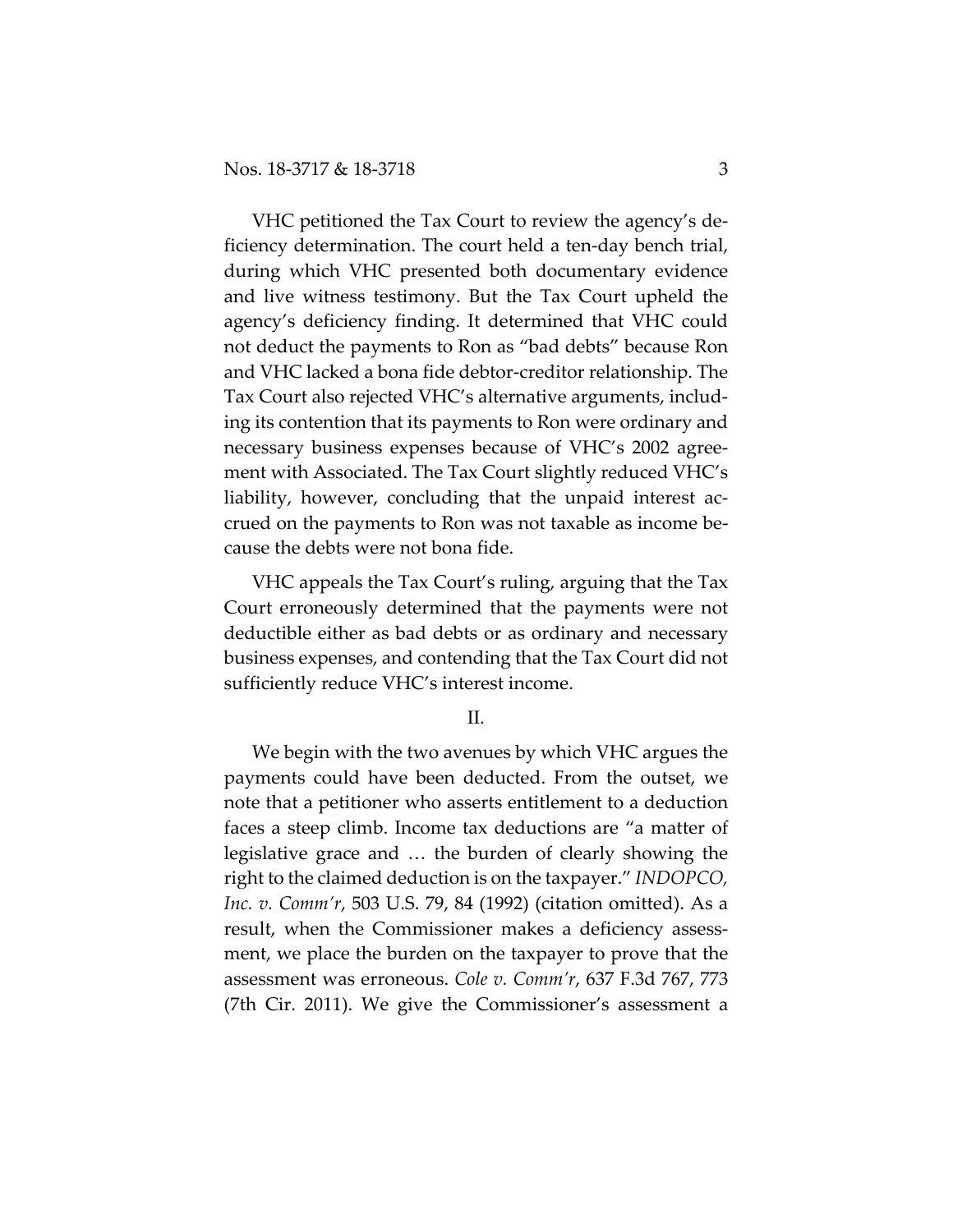"presumption of correctness" but shift the burden of proof to the Commissioner if the taxpayer can demonstrate that a deficiency assessment "lacks a rational foundation or is arbitrary and excessive." *Id.* (citation omitted).

In evaluating whether an assessment is arbitrary and excessive, we review legal questions de novo and factual findings for clear error, and we disturb a factual finding only if we are "left with the definite and firm conviction that a mistake has been committed." *Id.* (citation omitted). When evaluating a claim of entitlement to a deduction, "[t]he tax court's determination that a taxpayer has failed to come forward with sufficient evidence to support a deduction is a factual finding." *Buelow v. Comm'r*, 970 F.2d 412, 415 (7th Cir. 1992).

### A.

VHC disputes the Tax Court's determination that its cash payments to Ron did not constitute loans that were deductible as "bad debts" when they went unpaid. In general, taxpayers may deduct "any debt which becomes worthless within the taxable year" or the nonrecoverable part of a partially worthless debt that is written off within the taxable year. I.R.C. § 166(a). Treasury Regulations specify that "[o]nly a bona fide debt qualifies for … section 166" and define a "bona fide debt" as one that "arises from a debtor-creditor relationship based upon a valid and enforceable obligation to pay a fixed or determinable sum of money." Treas. Reg. § 1.166-1(c). The regulations specifically exclude any "gift or contribution to capital" as qualifying as a bona fide debt. *Id.* 

VHC's ability to claim the deduction therefore turns on whether it had a debtor-creditor relationship with Ron such that he had an enforceable obligation to pay VHC a fixed sum.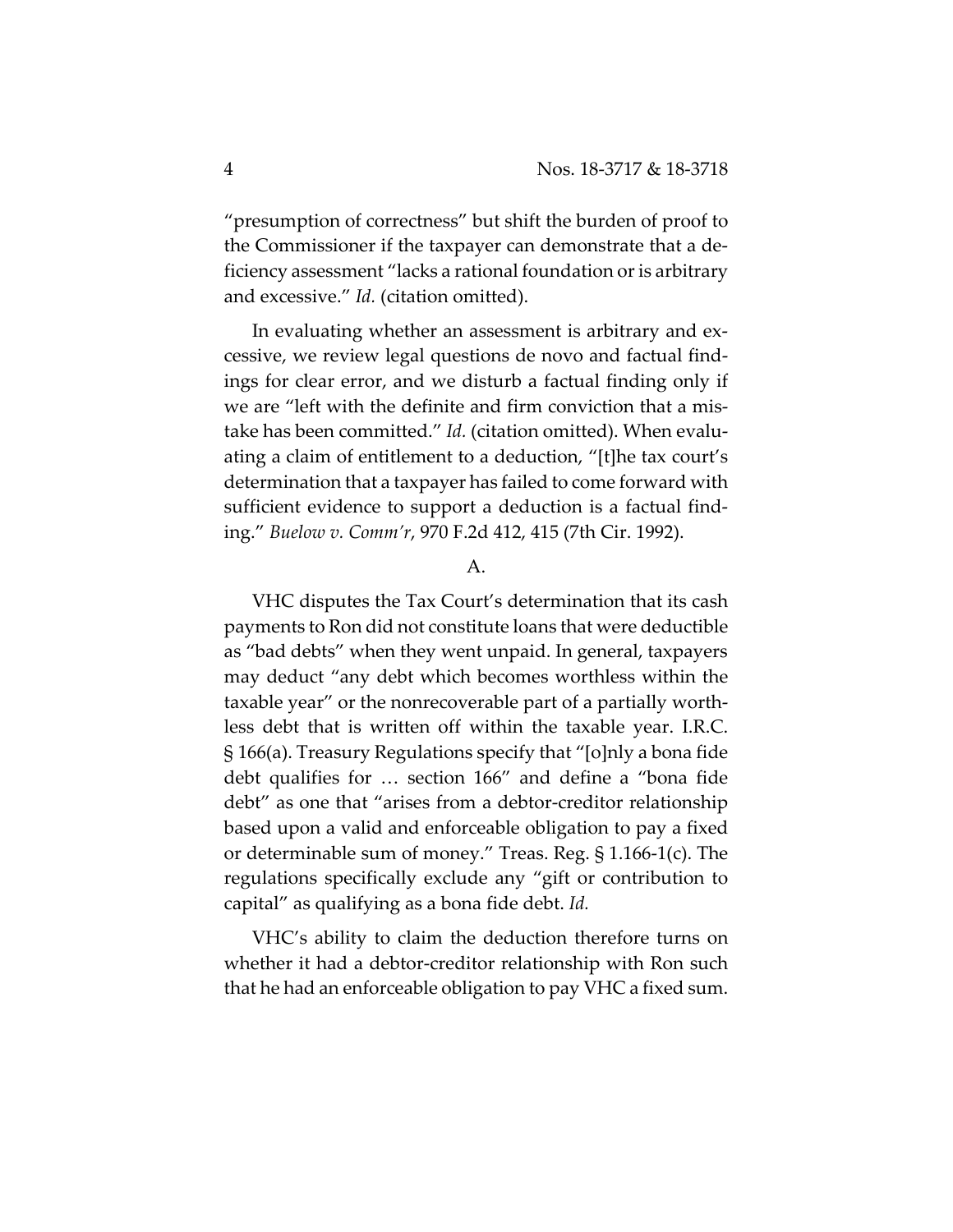To determine whether such a relationship exists, we look to "a number of factors" as "indications of intent," and the burden to establish the presence of such indicators lies with the taxpayer. *Busch v. Comm'r*, 728 F.2d 945, 948 (7th Cir. 1984). For its part, the Tax Court views intrafamily transfers with particular skepticism. *See Van Anda's Estate v. Comm'r*, 12 T.C. 1158, 1162 (1949), *aff'd per curiam*, 192 F.2d 391 (2d Cir. 1951) ("Intrafamily transactions are subject to rigid scrutiny …. However, this presumption may be rebutted by an affirmative showing that there existed at the time of the transaction a real expectation of repayment and intent to enforce the collection of the indebtedness.").

Though the question whether a debtor-creditor relationship existed "has been variously described as one of fact and one of law," we conclude that the Tax Court reached the correct conclusion under either standard. *In re Larson*, 862 F.2d 112, 116 (7th Cir. 1988). The Tax Court looked to ten factors to determine that Ron and VHC did not have a debtor-creditor relationship. VHC does not confront these factors. Instead, it argues that the Tax Court's reliance on indicia of a debtorcreditor relationship prevented it from seeing the forest for the trees and that the only relevant factor is the intent of the parties.

We need not belabor the other factors upon which the Tax Court relied—even under VHC's own theory it still loses. It contends that it held out to third parties that the advances were debts and signed promissory notes, indicating that it believed the advances to be debt for which it expected to be repaid. But, as the Tax Court noted, the way that VHC described the advances does not match the way that VHC and Ron treated these payments. For example, the Tax Court noted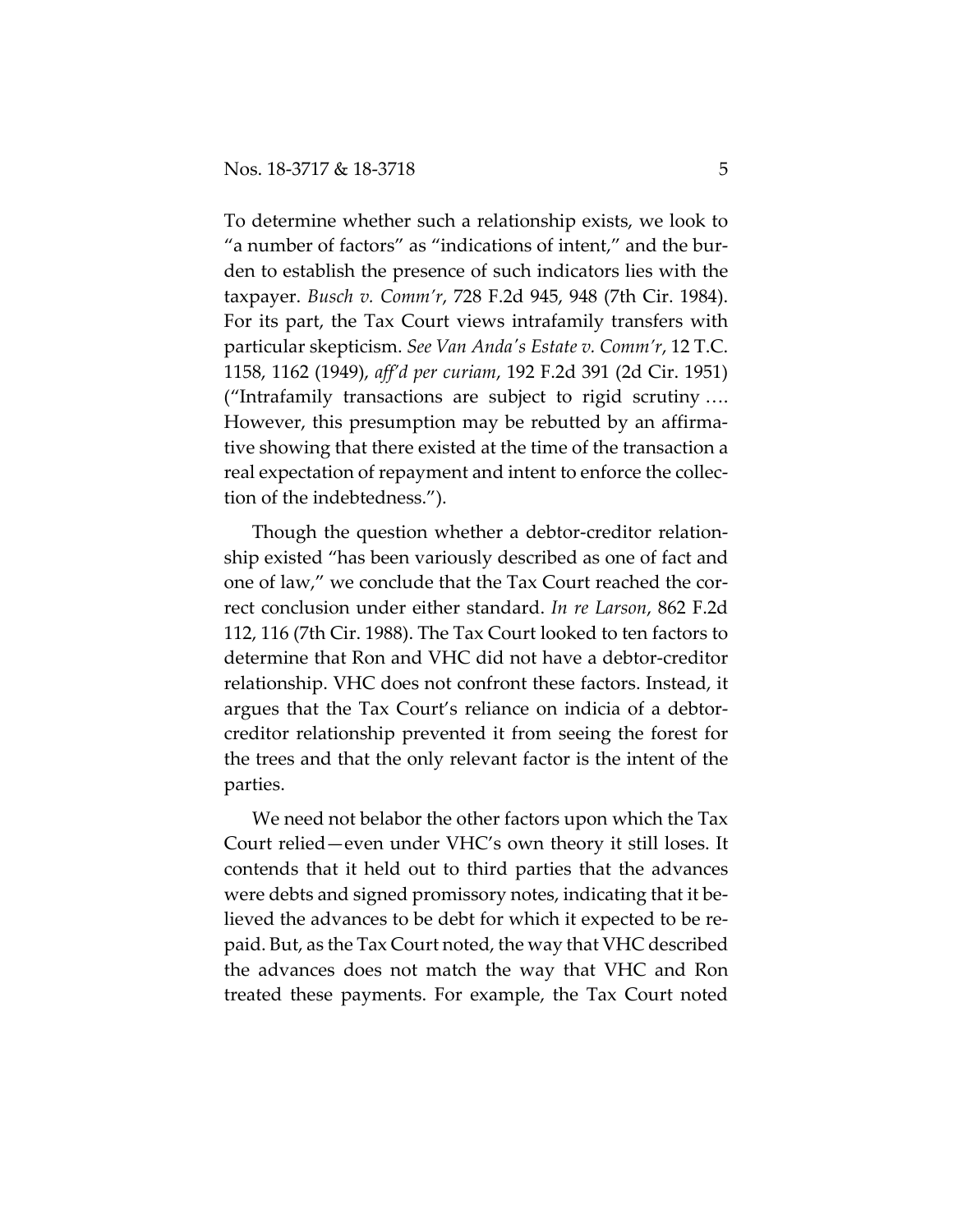that, though many of the promissory notes had fixed maturity dates, VHC routinely deferred payment or renewed the notes without any receipt of payment. Further, the Tax Court pointed to evidence that VHC did not expect to be repaid unless various other events occurred, such as Ron securing additional investments and projects. But, as we have described, this sort of relationship is that of an investor, not of a creditor: "[T]he creditor expects repayment regardless of the debtor corporation's success or failure, while the investor expects to make a profit … *if*, as he no doubt devoutly wishes, the company is successful." *In re Larson*, 862 F.2d at 117. Though VHC may have described the payments as debt, it did not treat them as part of an ordinary debtor-creditor relationship and therefore did not establish that the parties intended such a relationship.

VHC bears the burden of demonstrating that its payments to Ron were bona fide debts that arose from a debtor-creditor relationship in which it expected Ron to pay VHC back in full. VHC has not shown that it presented such evidence to the Tax Court or that the Tax Court made grave errors in its evaluation of the evidence. Because it failed to carry its burden, we conclude that VHC's payments to Ron were not "bad debts" qualifying for a deduction.

#### B.

VHC has an alternative argument: that it could deduct its payments to Ron as ordinary and necessary business expenses, which are deductible under I.R.C. § 162. That provision provides a deduction for "all the ordinary and necessary expenses paid or incurred during the taxable year in carrying on any trade or business," including salaries, travel expenses, rentals, and payments made for continued use or possession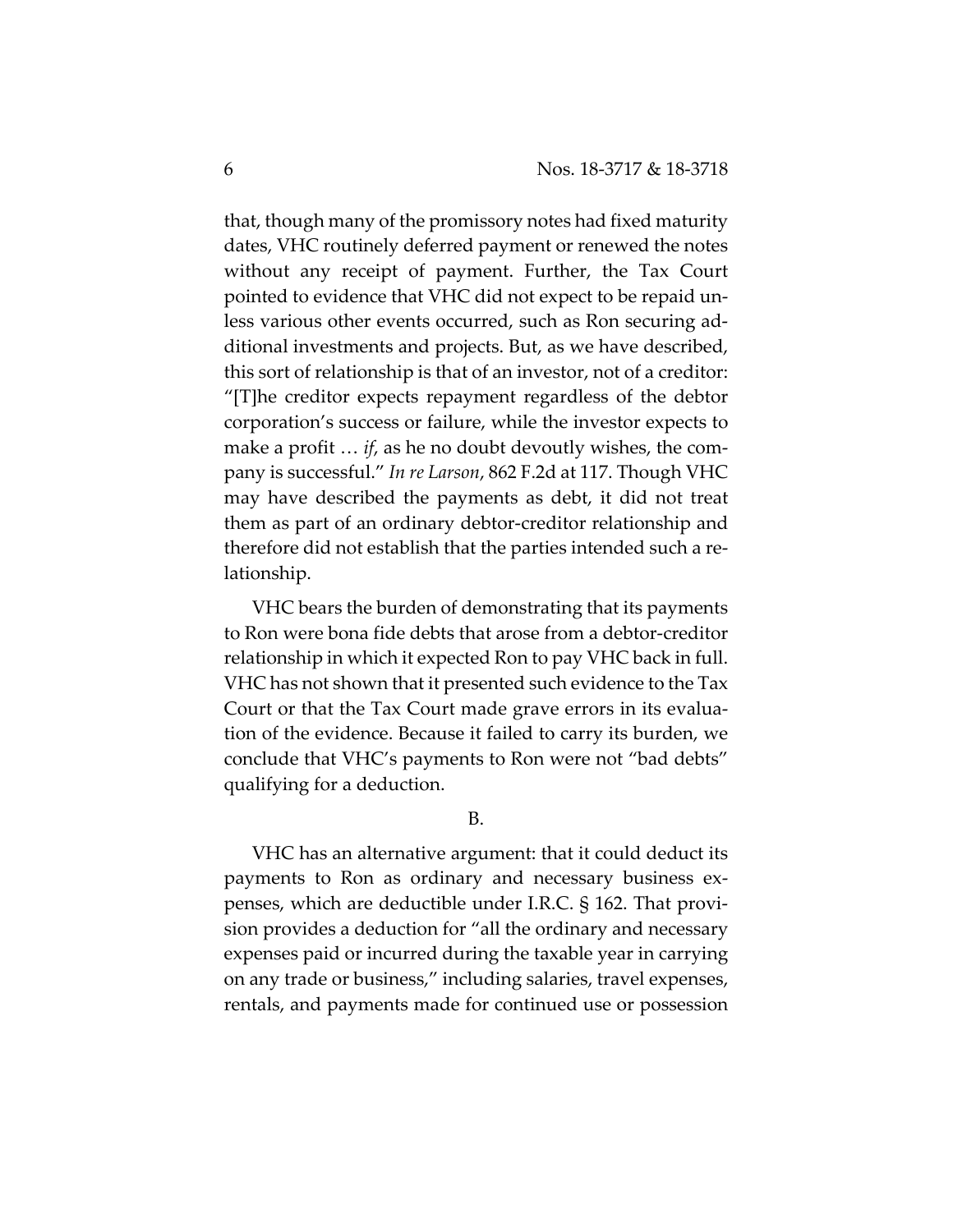of assets. I.R.C. § 162(a); *see also* Treas. Reg. § 1.162-1(a) (providing a more comprehensive list). VHC argues that Associated Bank—a creditor of both Ron and VHC—threatened to terminate VHC's line of credit, forcing VHC into bankruptcy, if it did not float money to Ron to help him pay his own debts to Associated.

To support its position, VHC highlights that the Tax Court has previously determined that payments made by a taxpayer for the benefit of a third party may be deductible as ordinary and necessary business expenses if the taxpayer benefited from the payment. VHC principally relies on *Lohrke*, in which the Tax Court noted that generally an expense incurred to satisfy the obligations of another taxpayer is not an ordinary or necessary business expense. *Lohrke v. Comm'r*, 48 T.C. 679, 688 (1967); *see also Baker Hughes, Inc. v. United States*, 943 F.3d 255, 263 (5th Cir. 2019) (citing *Lohrke*). But the Tax Court "conclude[d] that in some situations an individual may deduct the expenses of another person." *Lohrke*, 48 T.C. at 688. To determine if a payment fell under this exception, the Tax Court used a two-part test. First, the court would "ascertain the purpose or motive which cause the taxpayer to pay the obligations of the other person," then the court would determine if that motive constitutes "an ordinary and necessary expense of the [taxpayer's] trade or business." *Id.* 

Here, the Tax Court determined that VHC had neither met its burden to substantiate its claimed business expenses nor established that the claimed business expenses, if substantiated, qualified for the deduction under § 162. As for VHC's substantiation of the expenses, the Tax Court noted that VHC's records were "riddled with inconsistencies" and that documentary evidence it provided either did not support or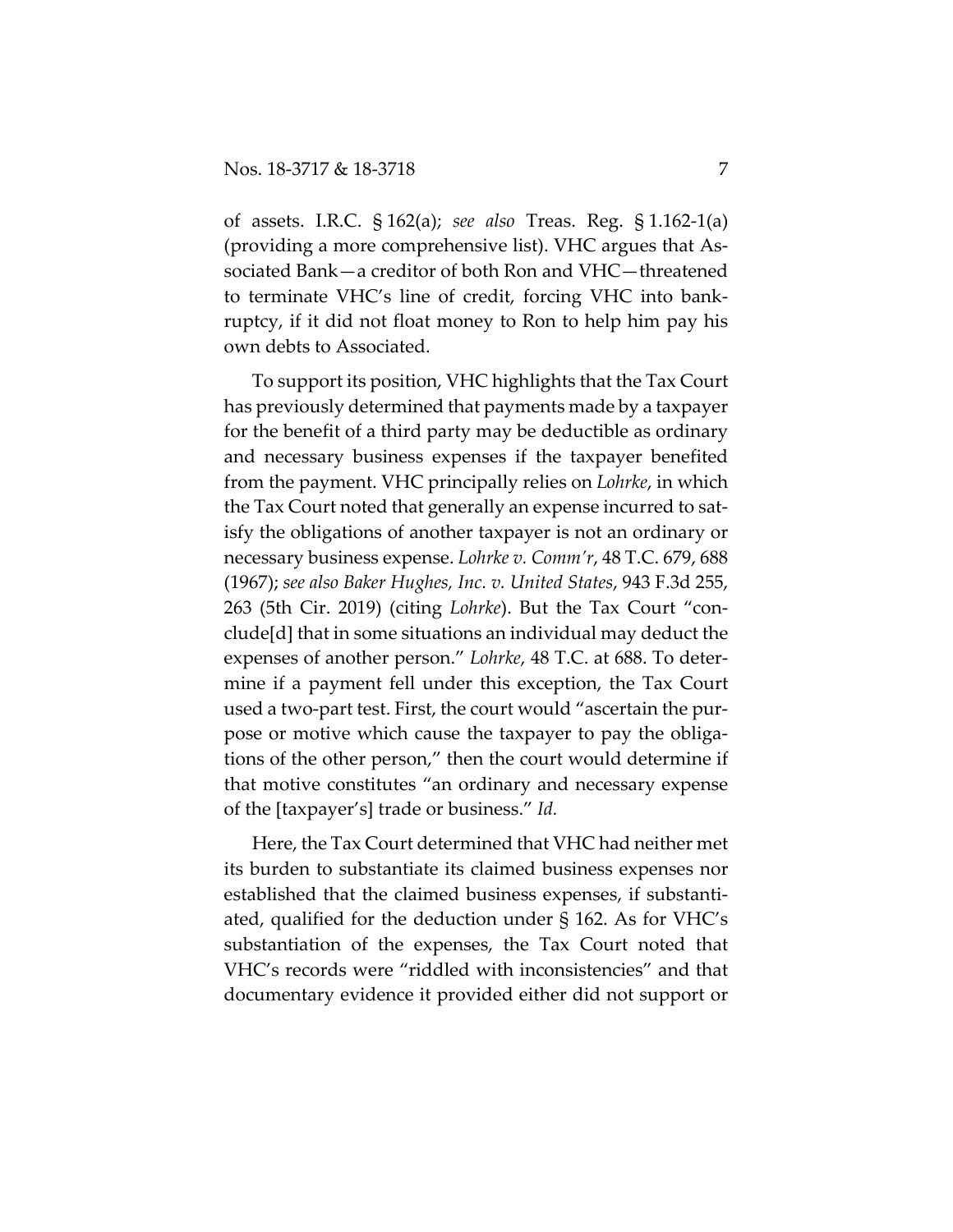outright contradicted its spreadsheet purporting to list the deductible expenditures.

VHC points generally to its summary records and spreadsheets as evidence of its expenditures. But the Tax Court has "repeatedly concluded that self-generated or nonitemized receipts or expense records are insufficient to substantiate expenses." *Gorokhovsky v. Comm'r*, 104 T.C.M. (CCH) 87 (2012), *aff'd*, 549 F. App'x 527 (7th Cir. 2013). VHC has not pointed to much in the way of specific evidence to bolster these general, self-reported summaries, nor has it addressed the inconsistencies observed by the Tax Court, other than to comment that one might expect some inconsistencies in records of such large sums. That is not enough. VHC carries the burden to highlight any error by the Tax Court, and it has not done so. *See Buelow*, 970 F.2d at 415.

Even assuming VHC had substantiated these expenses, however, we also agree with the Tax Court that VHC's payments to Ron did not qualify as ordinary and necessary business expenses. To qualify for this deduction, an expenditure must (1) be paid or incurred during a taxable year, (2) be for the purpose of carrying on a business, and (3) be an "expense" (4) that is "necessary" and (5) "ordinary." *Comm'r v. Lincoln Sav. & Loan Ass'n*, 403 U.S. 345, 352 (1971). That Associated required VHC to guarantee Ron's loans does not automatically make any related expenses ordinary and necessary, because "the fact that a payment is imposed compulsorily upon a taxpayer does not in and of itself make that payment an ordinary and necessary expense." *Id.* at 359. What's more, even if we assume that the payments were "necessary" for the purposes of § 162, VHC has made no showing whatsoever that such payments ordinarily occur in the paper services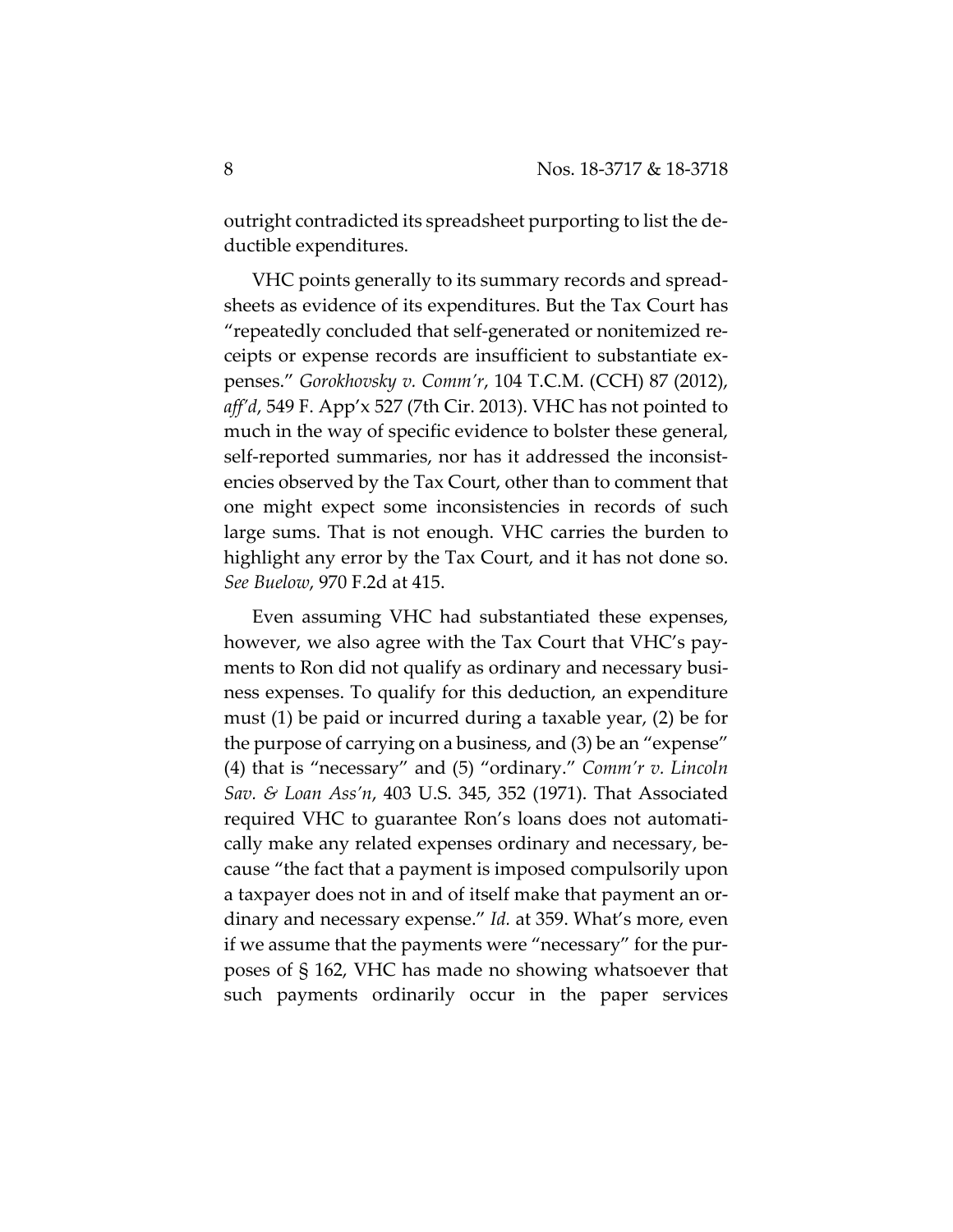industry. *See United Draperies, Inc. v. Comm'r*, 340 F.2d 936, 937 (7th Cir. 1964) ("There is nothing to show that the practice was a normal incident to the drapery manufacturing industry or to suppliers of mobile home manufacturers generally."). VHC counters that securing access to credit comprises an ordinary part of any business. But that oversimplifies what it says occurred here. VHC's arrangement was no simple extension of credit by Associated. Rather, VHC and Associated entered into a seemingly unusual arrangement through which VHC's credit depended on its support of a third party. The burden rested with VHC to show that its payments to support Ron under such an arrangement were ordinary in its industry. It has not done so and thus cannot establish its entitlement to the deduction.

#### III.

Finally, VHC argues that, if its payments to Ron did not create bona fide debts, it should be allowed to reduce its taxable income in the amount of any interest that accrued on the payments. Because VHC is an accrual method taxpayer, it deducts the accrued interest on debts once it becomes entitled to it, regardless of whether that interest is paid within the tax year. Although the Tax Court deducted the unpaid interest from VHC's income, it did not deduct the relatively small amount of interest that Ron did pay. VHC argues that *all* of the interest should be deducted.

The Tax Court determined that the payments to Ron stopped accruing interest in 2007 when VHC decided that it did not expect repayment. VHC has pointed to no reason why